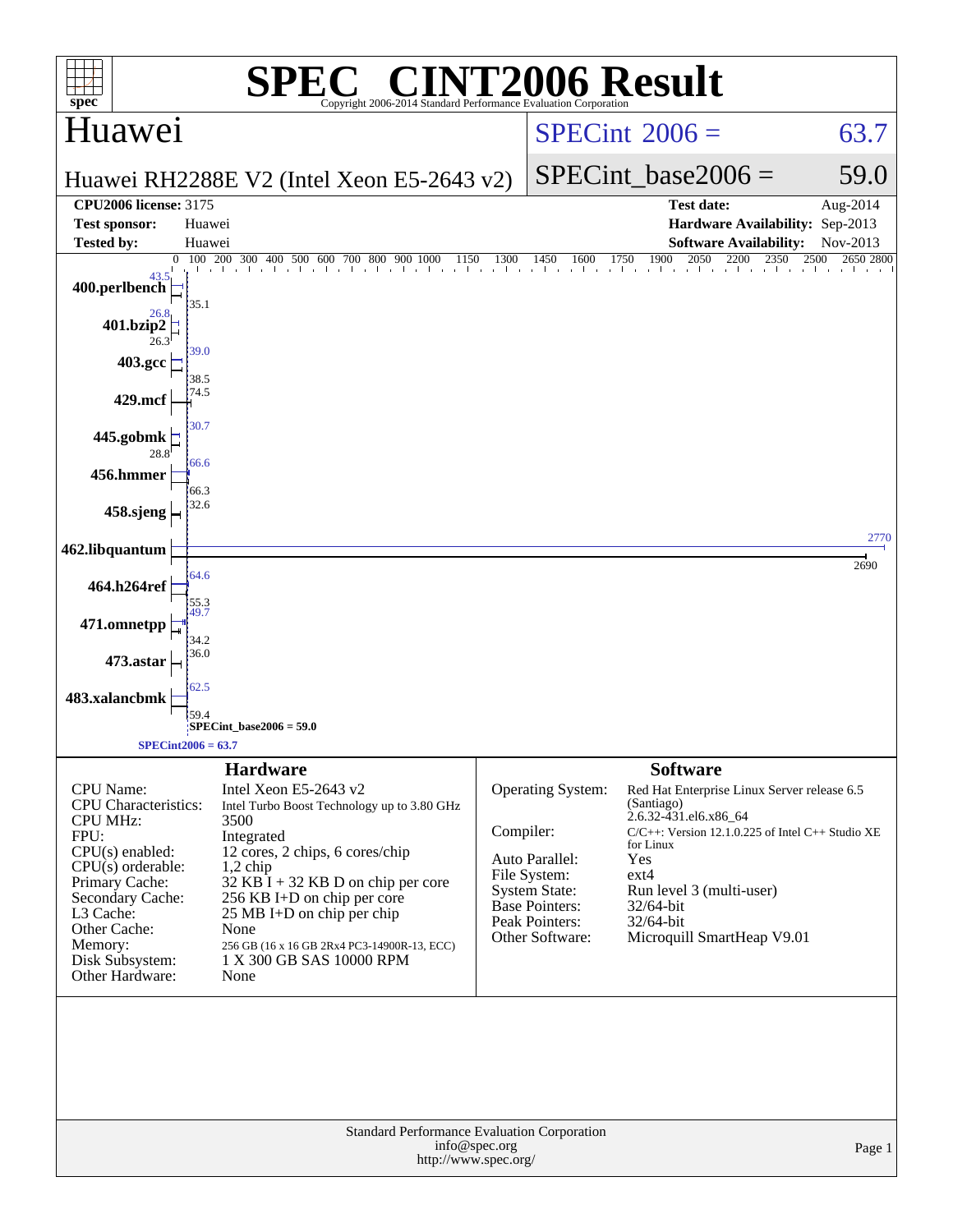

# **[SPEC CINT2006 Result](http://www.spec.org/auto/cpu2006/Docs/result-fields.html#SPECCINT2006Result)**

# Huawei

# $SPECint2006 = 63.7$  $SPECint2006 = 63.7$

Huawei RH2288E V2 (Intel Xeon E5-2643 v2)

SPECint base2006 =  $59.0$ 

**[CPU2006 license:](http://www.spec.org/auto/cpu2006/Docs/result-fields.html#CPU2006license)** 3175 **[Test date:](http://www.spec.org/auto/cpu2006/Docs/result-fields.html#Testdate)** Aug-2014

**[Test sponsor:](http://www.spec.org/auto/cpu2006/Docs/result-fields.html#Testsponsor)** Huawei **[Hardware Availability:](http://www.spec.org/auto/cpu2006/Docs/result-fields.html#HardwareAvailability)** Sep-2013 **[Tested by:](http://www.spec.org/auto/cpu2006/Docs/result-fields.html#Testedby)** Huawei **[Software Availability:](http://www.spec.org/auto/cpu2006/Docs/result-fields.html#SoftwareAvailability)** Nov-2013

#### **[Results Table](http://www.spec.org/auto/cpu2006/Docs/result-fields.html#ResultsTable)**

| <b>Base</b>    |                     |                 |       |                |       | <b>Peak</b>    |              |                |              |                |              |
|----------------|---------------------|-----------------|-------|----------------|-------|----------------|--------------|----------------|--------------|----------------|--------------|
| <b>Seconds</b> | Ratio               | <b>Seconds</b>  | Ratio | <b>Seconds</b> | Ratio | <b>Seconds</b> | <b>Ratio</b> | <b>Seconds</b> | <b>Ratio</b> | <b>Seconds</b> | <b>Ratio</b> |
| 278            | 35.1                | 278             | 35.1  | 278            | 35.1  | 225            | 43.5         | 225            | 43.4         | 225            | 43.5         |
| 367            | 26.3                | 367             | 26.3  | 367            | 26.3  | 360            | 26.8         | 360            | 26.8         | 360            | 26.8         |
| 209            | 38.6                | 209             | 38.5  | 210            | 38.4  | 207            | 39.0         | 207            | 38.9         | 206            | 39.0         |
| 122            | 74.6                | 122             | 74.5  | 124            | 73.5  | 122            | 74.6         | 122            | 74.5         | 124            | 73.5         |
| 364            | 28.8                | 364             | 28.8  | 363            | 28.9  | 341            | 30.7         | 341            | 30.8         | 341            | 30.7         |
| <u> 141</u>    | 66.3                | 141             | 66.2  | 141            | 66.3  | 141            | 66.2         | 140            | 66.6         | 139            | 67.3         |
| 371            | 32.6                | 371             | 32.6  | 371            | 32.6  | 371            | 32.6         | 371            | 32.6         | 371            | 32.6         |
| 7.69           | 2690                | 7.69            | 2700  | 7.69           | 2690  | 7.49           | 2770         | 7.49           | 2770         | 7.49           | 2770         |
| 400            | 55.3                | 399             | 55.4  | 401            | 55.3  | 342            | 64.7         | 343            | 64.6         | 343            | 64.5         |
| 182            | 34.4                | 246             | 25.4  | 183            | 34.2  | 126            | 49.7         | 144            | 43.5         | 122            | 51.0         |
| 194            | 36.2                | 195             | 36.0  | 195            | 35.9  | 194            | 36.2         | <u>195</u>     | 36.0         | 195            | 35.9         |
| 116            | 59.6                | 117             | 59.1  | 116            | 59.4  | <b>110</b>     | 62.5         | 111            | 62.3         | 110            | 62.7         |
|                | <sub>n</sub><br>1.1 | $\cdot$ $\cdot$ |       | 1.1.1          |       |                |              | $\cdot$        | $\mathbf{1}$ |                |              |

Results appear in the [order in which they were run.](http://www.spec.org/auto/cpu2006/Docs/result-fields.html#RunOrder) Bold underlined text [indicates a median measurement.](http://www.spec.org/auto/cpu2006/Docs/result-fields.html#Median)

### **[Operating System Notes](http://www.spec.org/auto/cpu2006/Docs/result-fields.html#OperatingSystemNotes)**

Stack size set to unlimited using "ulimit -s unlimited"

### **[Platform Notes](http://www.spec.org/auto/cpu2006/Docs/result-fields.html#PlatformNotes)**

```
 BIOS configuration:
 Set Power Efficiency Mode to Custom
 Set Hyper-Threading to Disabled
 Baseboard Management Controller used to adjust the fan speed to 100%
 Sysinfo program /spec/config/sysinfo.rev6800
 $Rev: 6800 $ $Date:: 2011-10-11 #$ 6f2ebdff5032aaa42e583f96b07f99d3
 running on RHEL Thu Aug 7 20:45:50 2014
 This section contains SUT (System Under Test) info as seen by
 some common utilities. To remove or add to this section, see:
  http://www.spec.org/cpu2006/Docs/config.html#sysinfo
 From /proc/cpuinfo
    model name : Intel(R) Xeon(R) CPU E5-2643 v2 @ 3.50GHz
       2 "physical id"s (chips)
       12 "processors"
    cores, siblings (Caution: counting these is hw and system dependent. The
    following excerpts from /proc/cpuinfo might not be reliable. Use with
    caution.)
       cpu cores : 6
       siblings : 6
       physical 0: cores 2 3 4 8 9 10
       physical 1: cores 2 3 4 8 9 10
                                   Continued on next page
```
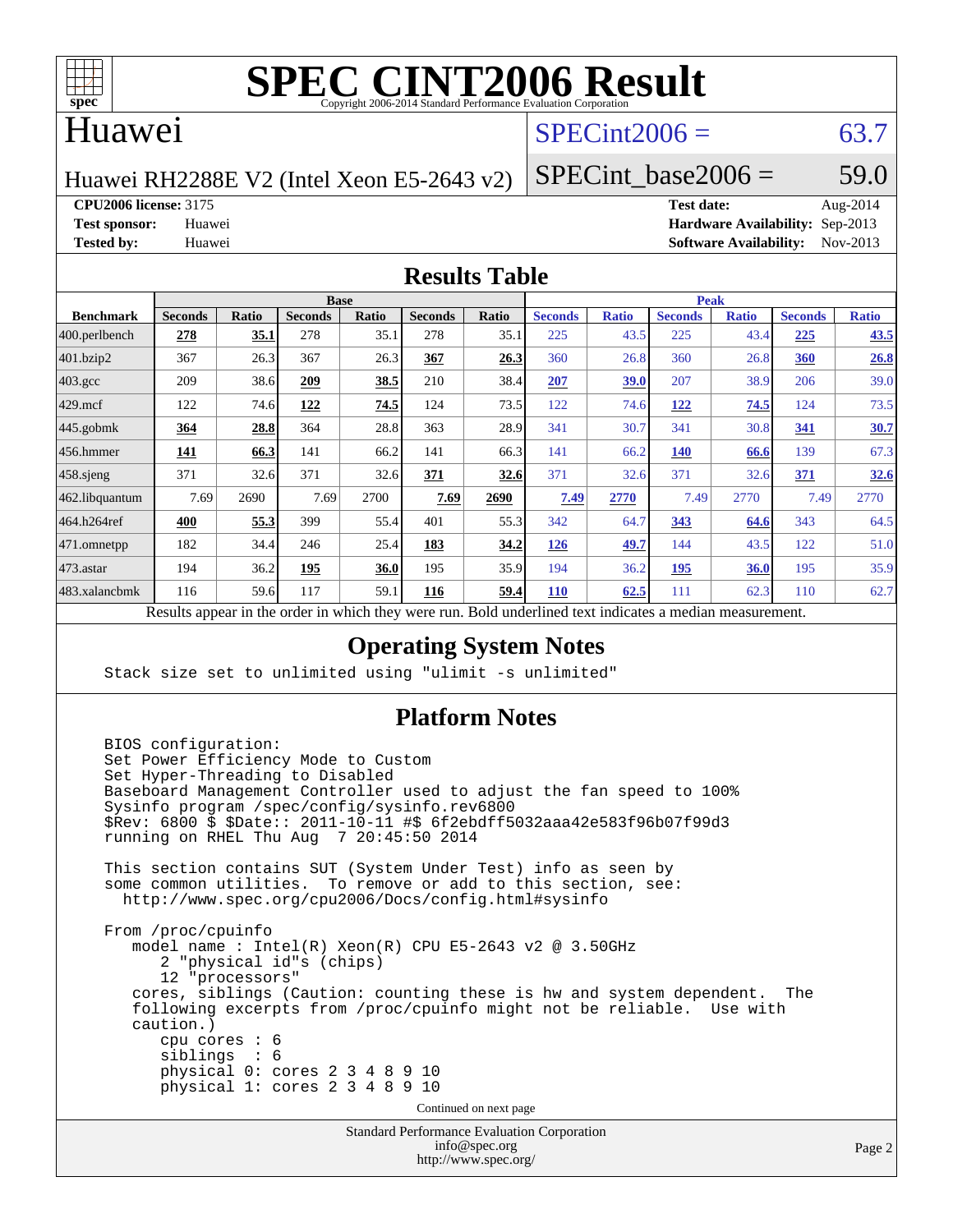

# **[SPEC CINT2006 Result](http://www.spec.org/auto/cpu2006/Docs/result-fields.html#SPECCINT2006Result)**

### Huawei

 $SPECint2006 = 63.7$  $SPECint2006 = 63.7$ 

Huawei RH2288E V2 (Intel Xeon E5-2643 v2)

| л слово песное. Эттэ |        |
|----------------------|--------|
| est sponsor:         | Huawei |
| ested by:            | Huawei |

**[CPU2006 license:](http://www.spec.org/auto/cpu2006/Docs/result-fields.html#CPU2006license)** 3175 **[Test date:](http://www.spec.org/auto/cpu2006/Docs/result-fields.html#Testdate)** Aug-2014 **[Test sponsor:](http://www.spec.org/auto/cpu2006/Docs/result-fields.html#Testsponsor)** Huawei **[Hardware Availability:](http://www.spec.org/auto/cpu2006/Docs/result-fields.html#HardwareAvailability)** Sep-2013 **[Tested by:](http://www.spec.org/auto/cpu2006/Docs/result-fields.html#Testedby)** Huawei **[Software Availability:](http://www.spec.org/auto/cpu2006/Docs/result-fields.html#SoftwareAvailability)** Nov-2013

SPECint base2006 =  $59.0$ 

#### **[Platform Notes \(Continued\)](http://www.spec.org/auto/cpu2006/Docs/result-fields.html#PlatformNotes)**

cache size : 25600 KB

 From /proc/meminfo MemTotal: 264478184 kB HugePages\_Total: 0<br>Hugepagesize: 2048 kB Hugepagesize:

 /usr/bin/lsb\_release -d Red Hat Enterprise Linux Server release 6.5 (Santiago)

From /etc/\*release\* /etc/\*version\*

 redhat-release: Red Hat Enterprise Linux Server release 6.5 (Santiago) system-release: Red Hat Enterprise Linux Server release 6.5 (Santiago) system-release-cpe: cpe:/o:redhat:enterprise\_linux:6server:ga:server

uname -a:

 Linux RHEL 2.6.32-431.el6.x86\_64 #1 SMP Sun Nov 10 22:19:54 EST 2013 x86\_64 x86\_64 x86\_64 GNU/Linux

run-level 3 Aug 7 20:44

 SPEC is set to: /spec Filesystem Type Size Used Avail Use% Mounted on<br>
/dev/sda2 ext4 265G 20G 232G 8% / /dev/sda2 ext4 265G 20G 232G 8% /

 Additional information from dmidecode: Memory: 2x Hynix HMT42GR7AFR4C-RD 16 GB 1867 MHz 2 rank 8x Samsung M393B2G70DB0-CMA 16 GB 1867 MHz 2 rank 6x Samsung M393B2G70QH0-CMA 16 GB 1867 MHz 2 rank

(End of data from sysinfo program)

#### **[General Notes](http://www.spec.org/auto/cpu2006/Docs/result-fields.html#GeneralNotes)**

Environment variables set by runspec before the start of the run: KMP\_AFFINITY = "granularity=fine,compact,0,1" LD\_LIBRARY\_PATH = "/spec/libs/32:/spec/libs/64" OMP\_NUM\_THREADS = "12"

 Binaries compiled on a system with 2 x Xeon X5645 CPU + 16GB memory using RHEL 6.1 Transparent Huge Pages enabled with: echo always > /sys/kernel/mm/redhat\_transparent\_hugepage/enabled

# **[Base Compiler Invocation](http://www.spec.org/auto/cpu2006/Docs/result-fields.html#BaseCompilerInvocation)**

[C benchmarks](http://www.spec.org/auto/cpu2006/Docs/result-fields.html#Cbenchmarks): [icc -m64](http://www.spec.org/cpu2006/results/res2014q3/cpu2006-20140820-30974.flags.html#user_CCbase_intel_icc_64bit_f346026e86af2a669e726fe758c88044)

Continued on next page

Standard Performance Evaluation Corporation [info@spec.org](mailto:info@spec.org) <http://www.spec.org/>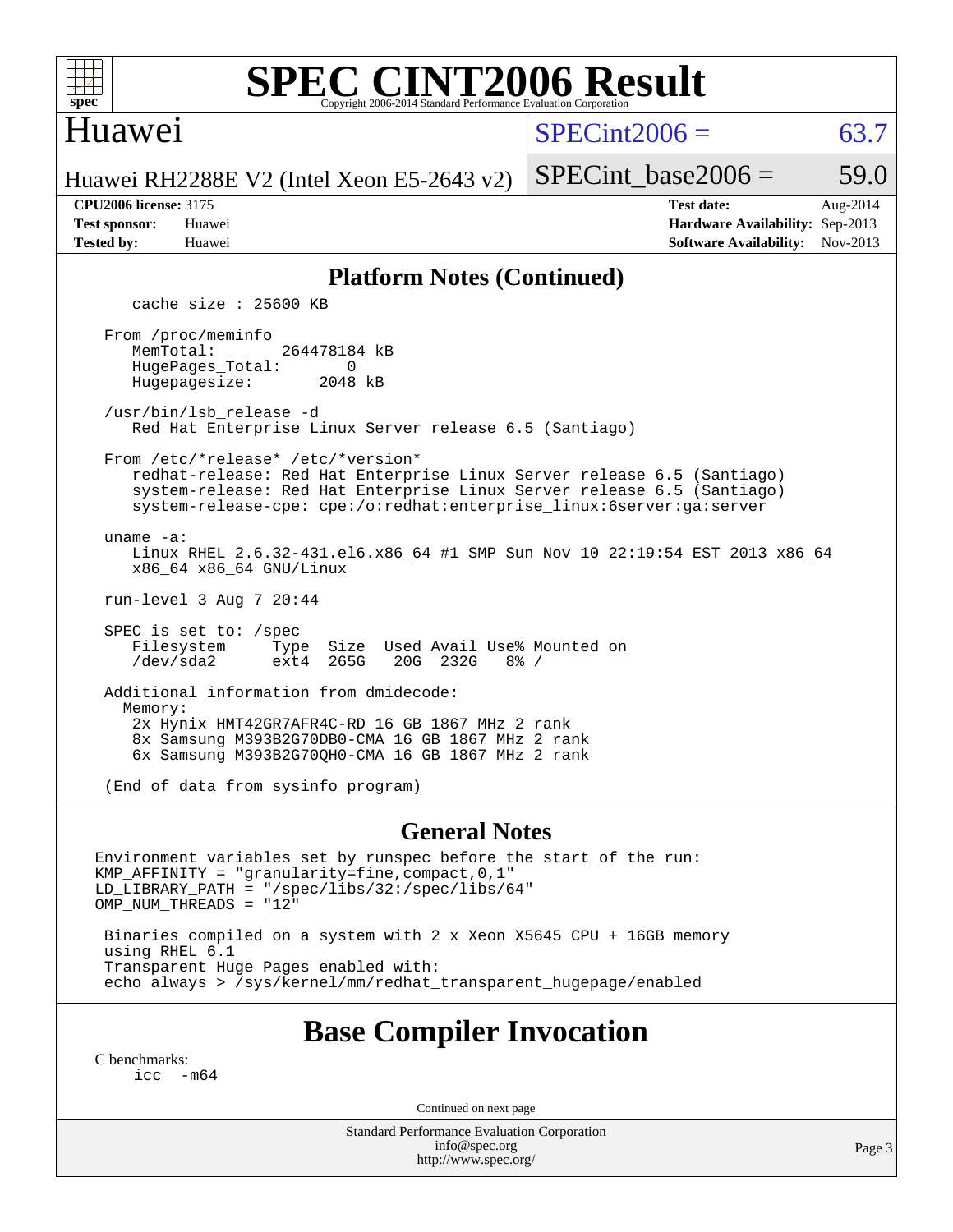| <b>SPEC CINT2006 Result</b><br>$spec^*$<br>Copyright 2006-2014 Standard Performance Evaluation Corporation                                                                                                                                                                                                                                                                                                                                                                                                                                                         |                                                                                       |                      |
|--------------------------------------------------------------------------------------------------------------------------------------------------------------------------------------------------------------------------------------------------------------------------------------------------------------------------------------------------------------------------------------------------------------------------------------------------------------------------------------------------------------------------------------------------------------------|---------------------------------------------------------------------------------------|----------------------|
| Huawei                                                                                                                                                                                                                                                                                                                                                                                                                                                                                                                                                             | $SPECint2006 =$                                                                       | 63.7                 |
| Huawei RH2288E V2 (Intel Xeon E5-2643 v2)                                                                                                                                                                                                                                                                                                                                                                                                                                                                                                                          | $SPECint base2006 =$                                                                  | 59.0                 |
| <b>CPU2006 license: 3175</b><br><b>Test sponsor:</b><br>Huawei<br><b>Tested by:</b><br>Huawei                                                                                                                                                                                                                                                                                                                                                                                                                                                                      | <b>Test date:</b><br>Hardware Availability: Sep-2013<br><b>Software Availability:</b> | Aug-2014<br>Nov-2013 |
| <b>Base Compiler Invocation (Continued)</b>                                                                                                                                                                                                                                                                                                                                                                                                                                                                                                                        |                                                                                       |                      |
| $C_{++}$ benchmarks:<br>icpc -m64                                                                                                                                                                                                                                                                                                                                                                                                                                                                                                                                  |                                                                                       |                      |
| <b>Base Portability Flags</b>                                                                                                                                                                                                                                                                                                                                                                                                                                                                                                                                      |                                                                                       |                      |
| 400.perlbench: -DSPEC_CPU_LP64 -DSPEC_CPU_LINUX_X64<br>401.bzip2: -DSPEC_CPU_LP64<br>403.gcc: -DSPEC_CPU_LP64<br>429.mcf: -DSPEC_CPU_LP64<br>445.gobmk: -DSPEC_CPU_LP64<br>456.hmmer: -DSPEC_CPU_LP64<br>458.sjeng: - DSPEC_CPU_LP64<br>462.libquantum: - DSPEC_CPU_LP64 - DSPEC_CPU_LINUX<br>464.h264ref: -DSPEC_CPU_LP64<br>471.omnetpp: -DSPEC_CPU_LP64<br>473.astar: -DSPEC CPU LP64<br>483.xalancbmk: -DSPEC_CPU_LP64 -DSPEC_CPU_LINUX<br><b>Base Optimization Flags</b><br>C benchmarks:<br>-xSSE4.2 -ipo -03 -no-prec-div -parallel -opt-prefetch -auto-p32 |                                                                                       |                      |
| $C++$ benchmarks:<br>-xSSE4.2 -ipo -03 -no-prec-div -opt-prefetch -auto-p32<br>-Wl,-z, muldefs -L/smartheap -lsmartheap64                                                                                                                                                                                                                                                                                                                                                                                                                                          |                                                                                       |                      |
| <b>Base Other Flags</b>                                                                                                                                                                                                                                                                                                                                                                                                                                                                                                                                            |                                                                                       |                      |
| C benchmarks:                                                                                                                                                                                                                                                                                                                                                                                                                                                                                                                                                      |                                                                                       |                      |
| 403.gcc: -Dalloca=_alloca                                                                                                                                                                                                                                                                                                                                                                                                                                                                                                                                          |                                                                                       |                      |
| <b>Peak Compiler Invocation</b><br>C benchmarks (except as noted below):<br>$-m64$<br>icc<br>400.perlbench: icc -m32<br>445.gobmk: icc -m32                                                                                                                                                                                                                                                                                                                                                                                                                        |                                                                                       |                      |
| Continued on next page<br><b>Standard Performance Evaluation Corporation</b>                                                                                                                                                                                                                                                                                                                                                                                                                                                                                       |                                                                                       |                      |
| info@spec.org<br>http://www.spec.org/                                                                                                                                                                                                                                                                                                                                                                                                                                                                                                                              |                                                                                       | Page 4               |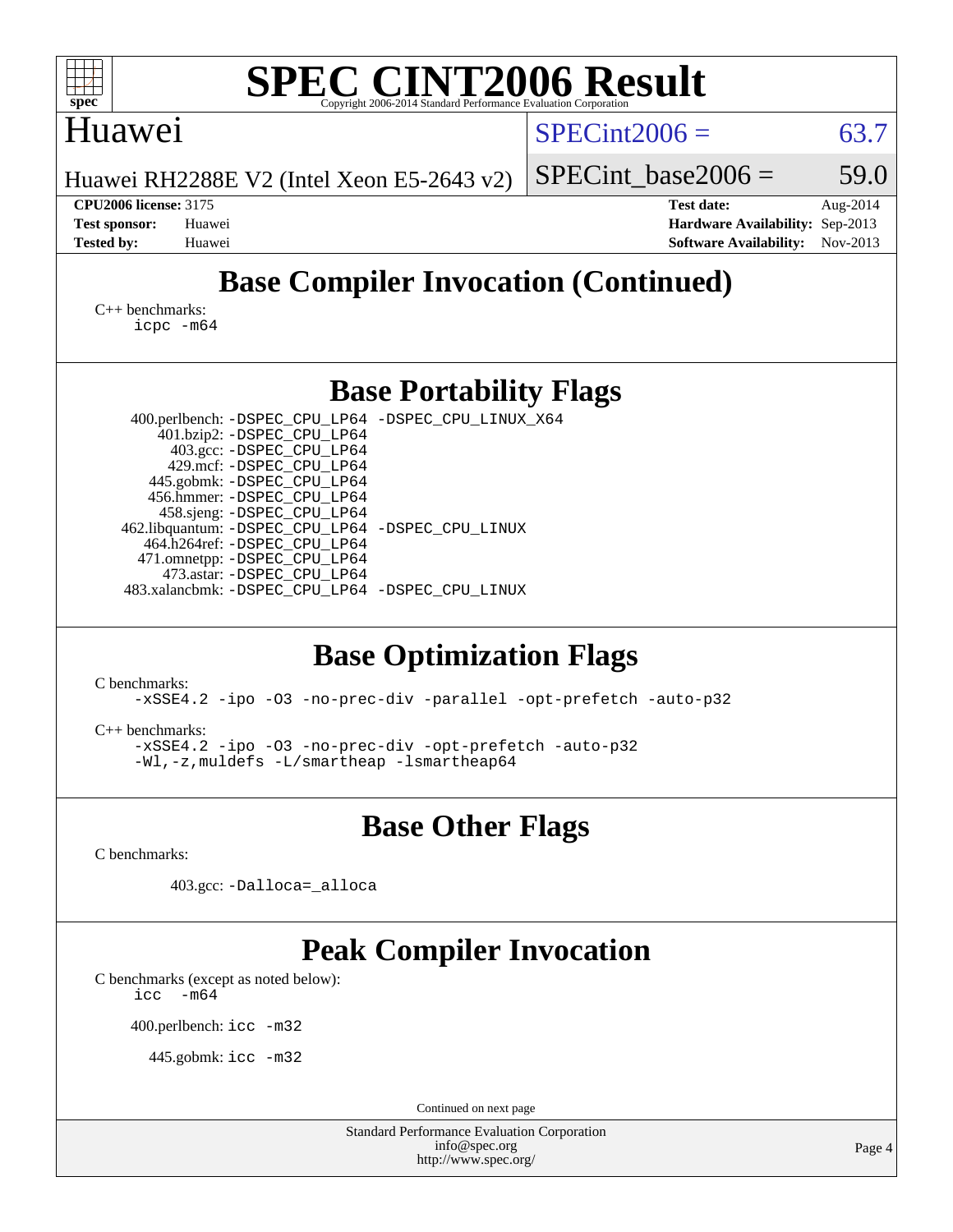

# **[SPEC CINT2006 Result](http://www.spec.org/auto/cpu2006/Docs/result-fields.html#SPECCINT2006Result)**

# Huawei

 $SPECint2006 = 63.7$  $SPECint2006 = 63.7$ 

Huawei RH2288E V2 (Intel Xeon E5-2643 v2)

SPECint base2006 =  $59.0$ **[CPU2006 license:](http://www.spec.org/auto/cpu2006/Docs/result-fields.html#CPU2006license)** 3175 **[Test date:](http://www.spec.org/auto/cpu2006/Docs/result-fields.html#Testdate)** Aug-2014

**[Test sponsor:](http://www.spec.org/auto/cpu2006/Docs/result-fields.html#Testsponsor)** Huawei **[Hardware Availability:](http://www.spec.org/auto/cpu2006/Docs/result-fields.html#HardwareAvailability)** Sep-2013 **[Tested by:](http://www.spec.org/auto/cpu2006/Docs/result-fields.html#Testedby)** Huawei **[Software Availability:](http://www.spec.org/auto/cpu2006/Docs/result-fields.html#SoftwareAvailability)** Nov-2013

# **[Peak Compiler Invocation \(Continued\)](http://www.spec.org/auto/cpu2006/Docs/result-fields.html#PeakCompilerInvocation)**

464.h264ref: [icc -m32](http://www.spec.org/cpu2006/results/res2014q3/cpu2006-20140820-30974.flags.html#user_peakCCLD464_h264ref_intel_icc_a6a621f8d50482236b970c6ac5f55f93)

[C++ benchmarks \(except as noted below\):](http://www.spec.org/auto/cpu2006/Docs/result-fields.html#CXXbenchmarksexceptasnotedbelow) [icpc -m32](http://www.spec.org/cpu2006/results/res2014q3/cpu2006-20140820-30974.flags.html#user_CXXpeak_intel_icpc_4e5a5ef1a53fd332b3c49e69c3330699)

473.astar: [icpc -m64](http://www.spec.org/cpu2006/results/res2014q3/cpu2006-20140820-30974.flags.html#user_peakCXXLD473_astar_intel_icpc_64bit_fc66a5337ce925472a5c54ad6a0de310)

# **[Peak Portability Flags](http://www.spec.org/auto/cpu2006/Docs/result-fields.html#PeakPortabilityFlags)**

 400.perlbench: [-DSPEC\\_CPU\\_LINUX\\_IA32](http://www.spec.org/cpu2006/results/res2014q3/cpu2006-20140820-30974.flags.html#b400.perlbench_peakCPORTABILITY_DSPEC_CPU_LINUX_IA32) 401.bzip2: [-DSPEC\\_CPU\\_LP64](http://www.spec.org/cpu2006/results/res2014q3/cpu2006-20140820-30974.flags.html#suite_peakPORTABILITY401_bzip2_DSPEC_CPU_LP64) 403.gcc: [-DSPEC\\_CPU\\_LP64](http://www.spec.org/cpu2006/results/res2014q3/cpu2006-20140820-30974.flags.html#suite_peakPORTABILITY403_gcc_DSPEC_CPU_LP64) 429.mcf: [-DSPEC\\_CPU\\_LP64](http://www.spec.org/cpu2006/results/res2014q3/cpu2006-20140820-30974.flags.html#suite_peakPORTABILITY429_mcf_DSPEC_CPU_LP64) 456.hmmer: [-DSPEC\\_CPU\\_LP64](http://www.spec.org/cpu2006/results/res2014q3/cpu2006-20140820-30974.flags.html#suite_peakPORTABILITY456_hmmer_DSPEC_CPU_LP64) 458.sjeng: [-DSPEC\\_CPU\\_LP64](http://www.spec.org/cpu2006/results/res2014q3/cpu2006-20140820-30974.flags.html#suite_peakPORTABILITY458_sjeng_DSPEC_CPU_LP64) 462.libquantum: [-DSPEC\\_CPU\\_LP64](http://www.spec.org/cpu2006/results/res2014q3/cpu2006-20140820-30974.flags.html#suite_peakPORTABILITY462_libquantum_DSPEC_CPU_LP64) [-DSPEC\\_CPU\\_LINUX](http://www.spec.org/cpu2006/results/res2014q3/cpu2006-20140820-30974.flags.html#b462.libquantum_peakCPORTABILITY_DSPEC_CPU_LINUX) 473.astar: [-DSPEC\\_CPU\\_LP64](http://www.spec.org/cpu2006/results/res2014q3/cpu2006-20140820-30974.flags.html#suite_peakPORTABILITY473_astar_DSPEC_CPU_LP64) 483.xalancbmk: [-DSPEC\\_CPU\\_LINUX](http://www.spec.org/cpu2006/results/res2014q3/cpu2006-20140820-30974.flags.html#b483.xalancbmk_peakCXXPORTABILITY_DSPEC_CPU_LINUX)

# **[Peak Optimization Flags](http://www.spec.org/auto/cpu2006/Docs/result-fields.html#PeakOptimizationFlags)**

[C benchmarks](http://www.spec.org/auto/cpu2006/Docs/result-fields.html#Cbenchmarks):

 $400.$ perlbench:  $-xSSE4$ .  $2(pass 2)$  -prof-qen(pass 1) [-ipo](http://www.spec.org/cpu2006/results/res2014q3/cpu2006-20140820-30974.flags.html#user_peakPASS2_CFLAGSPASS2_LDCFLAGS400_perlbench_f-ipo)(pass 2) [-O3](http://www.spec.org/cpu2006/results/res2014q3/cpu2006-20140820-30974.flags.html#user_peakPASS2_CFLAGSPASS2_LDCFLAGS400_perlbench_f-O3)(pass 2) [-no-prec-div](http://www.spec.org/cpu2006/results/res2014q3/cpu2006-20140820-30974.flags.html#user_peakPASS2_CFLAGSPASS2_LDCFLAGS400_perlbench_f-no-prec-div)(pass 2) [-prof-use](http://www.spec.org/cpu2006/results/res2014q3/cpu2006-20140820-30974.flags.html#user_peakPASS2_CFLAGSPASS2_LDCFLAGS400_perlbench_prof_use_bccf7792157ff70d64e32fe3e1250b55)(pass 2) [-opt-prefetch](http://www.spec.org/cpu2006/results/res2014q3/cpu2006-20140820-30974.flags.html#user_peakCOPTIMIZE400_perlbench_f-opt-prefetch) [-ansi-alias](http://www.spec.org/cpu2006/results/res2014q3/cpu2006-20140820-30974.flags.html#user_peakCOPTIMIZE400_perlbench_f-ansi-alias) 401.bzip2: [-xSSE4.2](http://www.spec.org/cpu2006/results/res2014q3/cpu2006-20140820-30974.flags.html#user_peakPASS2_CFLAGSPASS2_LDCFLAGS401_bzip2_f-xSSE42_f91528193cf0b216347adb8b939d4107)(pass 2) [-prof-gen](http://www.spec.org/cpu2006/results/res2014q3/cpu2006-20140820-30974.flags.html#user_peakPASS1_CFLAGSPASS1_LDCFLAGS401_bzip2_prof_gen_e43856698f6ca7b7e442dfd80e94a8fc)(pass 1) [-ipo](http://www.spec.org/cpu2006/results/res2014q3/cpu2006-20140820-30974.flags.html#user_peakPASS2_CFLAGSPASS2_LDCFLAGS401_bzip2_f-ipo)(pass 2) [-O3](http://www.spec.org/cpu2006/results/res2014q3/cpu2006-20140820-30974.flags.html#user_peakPASS2_CFLAGSPASS2_LDCFLAGS401_bzip2_f-O3)(pass 2) [-no-prec-div](http://www.spec.org/cpu2006/results/res2014q3/cpu2006-20140820-30974.flags.html#user_peakCOPTIMIZEPASS2_CFLAGSPASS2_LDCFLAGS401_bzip2_f-no-prec-div) [-prof-use](http://www.spec.org/cpu2006/results/res2014q3/cpu2006-20140820-30974.flags.html#user_peakPASS2_CFLAGSPASS2_LDCFLAGS401_bzip2_prof_use_bccf7792157ff70d64e32fe3e1250b55)(pass 2) [-auto-ilp32](http://www.spec.org/cpu2006/results/res2014q3/cpu2006-20140820-30974.flags.html#user_peakCOPTIMIZE401_bzip2_f-auto-ilp32) [-opt-prefetch](http://www.spec.org/cpu2006/results/res2014q3/cpu2006-20140820-30974.flags.html#user_peakCOPTIMIZE401_bzip2_f-opt-prefetch) [-ansi-alias](http://www.spec.org/cpu2006/results/res2014q3/cpu2006-20140820-30974.flags.html#user_peakCOPTIMIZE401_bzip2_f-ansi-alias) 403.gcc: [-xAVX](http://www.spec.org/cpu2006/results/res2014q3/cpu2006-20140820-30974.flags.html#user_peakCOPTIMIZE403_gcc_f-xAVX) [-ipo](http://www.spec.org/cpu2006/results/res2014q3/cpu2006-20140820-30974.flags.html#user_peakCOPTIMIZE403_gcc_f-ipo) [-O3](http://www.spec.org/cpu2006/results/res2014q3/cpu2006-20140820-30974.flags.html#user_peakCOPTIMIZE403_gcc_f-O3) [-no-prec-div](http://www.spec.org/cpu2006/results/res2014q3/cpu2006-20140820-30974.flags.html#user_peakCOPTIMIZE403_gcc_f-no-prec-div) [-inline-calloc](http://www.spec.org/cpu2006/results/res2014q3/cpu2006-20140820-30974.flags.html#user_peakCOPTIMIZE403_gcc_f-inline-calloc) [-opt-malloc-options=3](http://www.spec.org/cpu2006/results/res2014q3/cpu2006-20140820-30974.flags.html#user_peakCOPTIMIZE403_gcc_f-opt-malloc-options_13ab9b803cf986b4ee62f0a5998c2238) [-auto-ilp32](http://www.spec.org/cpu2006/results/res2014q3/cpu2006-20140820-30974.flags.html#user_peakCOPTIMIZE403_gcc_f-auto-ilp32)  $429$ .mcf: basepeak = yes 445.gobmk: [-xSSE4.2](http://www.spec.org/cpu2006/results/res2014q3/cpu2006-20140820-30974.flags.html#user_peakPASS2_CFLAGSPASS2_LDCFLAGS445_gobmk_f-xSSE42_f91528193cf0b216347adb8b939d4107)(pass 2) [-prof-gen](http://www.spec.org/cpu2006/results/res2014q3/cpu2006-20140820-30974.flags.html#user_peakPASS1_CFLAGSPASS1_LDCFLAGS445_gobmk_prof_gen_e43856698f6ca7b7e442dfd80e94a8fc)(pass 1) [-prof-use](http://www.spec.org/cpu2006/results/res2014q3/cpu2006-20140820-30974.flags.html#user_peakPASS2_CFLAGSPASS2_LDCFLAGS445_gobmk_prof_use_bccf7792157ff70d64e32fe3e1250b55)(pass 2) [-ansi-alias](http://www.spec.org/cpu2006/results/res2014q3/cpu2006-20140820-30974.flags.html#user_peakCOPTIMIZE445_gobmk_f-ansi-alias) 456.hmmer: [-xSSE4.2](http://www.spec.org/cpu2006/results/res2014q3/cpu2006-20140820-30974.flags.html#user_peakCOPTIMIZE456_hmmer_f-xSSE42_f91528193cf0b216347adb8b939d4107) [-ipo](http://www.spec.org/cpu2006/results/res2014q3/cpu2006-20140820-30974.flags.html#user_peakCOPTIMIZE456_hmmer_f-ipo) [-O3](http://www.spec.org/cpu2006/results/res2014q3/cpu2006-20140820-30974.flags.html#user_peakCOPTIMIZE456_hmmer_f-O3) [-no-prec-div](http://www.spec.org/cpu2006/results/res2014q3/cpu2006-20140820-30974.flags.html#user_peakCOPTIMIZE456_hmmer_f-no-prec-div) [-unroll2](http://www.spec.org/cpu2006/results/res2014q3/cpu2006-20140820-30974.flags.html#user_peakCOPTIMIZE456_hmmer_f-unroll_784dae83bebfb236979b41d2422d7ec2) [-auto-ilp32](http://www.spec.org/cpu2006/results/res2014q3/cpu2006-20140820-30974.flags.html#user_peakCOPTIMIZE456_hmmer_f-auto-ilp32) [-ansi-alias](http://www.spec.org/cpu2006/results/res2014q3/cpu2006-20140820-30974.flags.html#user_peakCOPTIMIZE456_hmmer_f-ansi-alias) 458.sjeng: basepeak = yes 462.libquantum: [-xAVX](http://www.spec.org/cpu2006/results/res2014q3/cpu2006-20140820-30974.flags.html#user_peakCOPTIMIZE462_libquantum_f-xAVX) [-ipo](http://www.spec.org/cpu2006/results/res2014q3/cpu2006-20140820-30974.flags.html#user_peakCOPTIMIZE462_libquantum_f-ipo) [-O3](http://www.spec.org/cpu2006/results/res2014q3/cpu2006-20140820-30974.flags.html#user_peakCOPTIMIZE462_libquantum_f-O3) [-no-prec-div](http://www.spec.org/cpu2006/results/res2014q3/cpu2006-20140820-30974.flags.html#user_peakCOPTIMIZE462_libquantum_f-no-prec-div) [-parallel](http://www.spec.org/cpu2006/results/res2014q3/cpu2006-20140820-30974.flags.html#user_peakCOPTIMIZE462_libquantum_f-parallel) [-opt-prefetch](http://www.spec.org/cpu2006/results/res2014q3/cpu2006-20140820-30974.flags.html#user_peakCOPTIMIZE462_libquantum_f-opt-prefetch) [-auto-p32](http://www.spec.org/cpu2006/results/res2014q3/cpu2006-20140820-30974.flags.html#user_peakCOPTIMIZE462_libquantum_f-auto-p32) Continued on next page

Standard Performance Evaluation Corporation [info@spec.org](mailto:info@spec.org) <http://www.spec.org/>